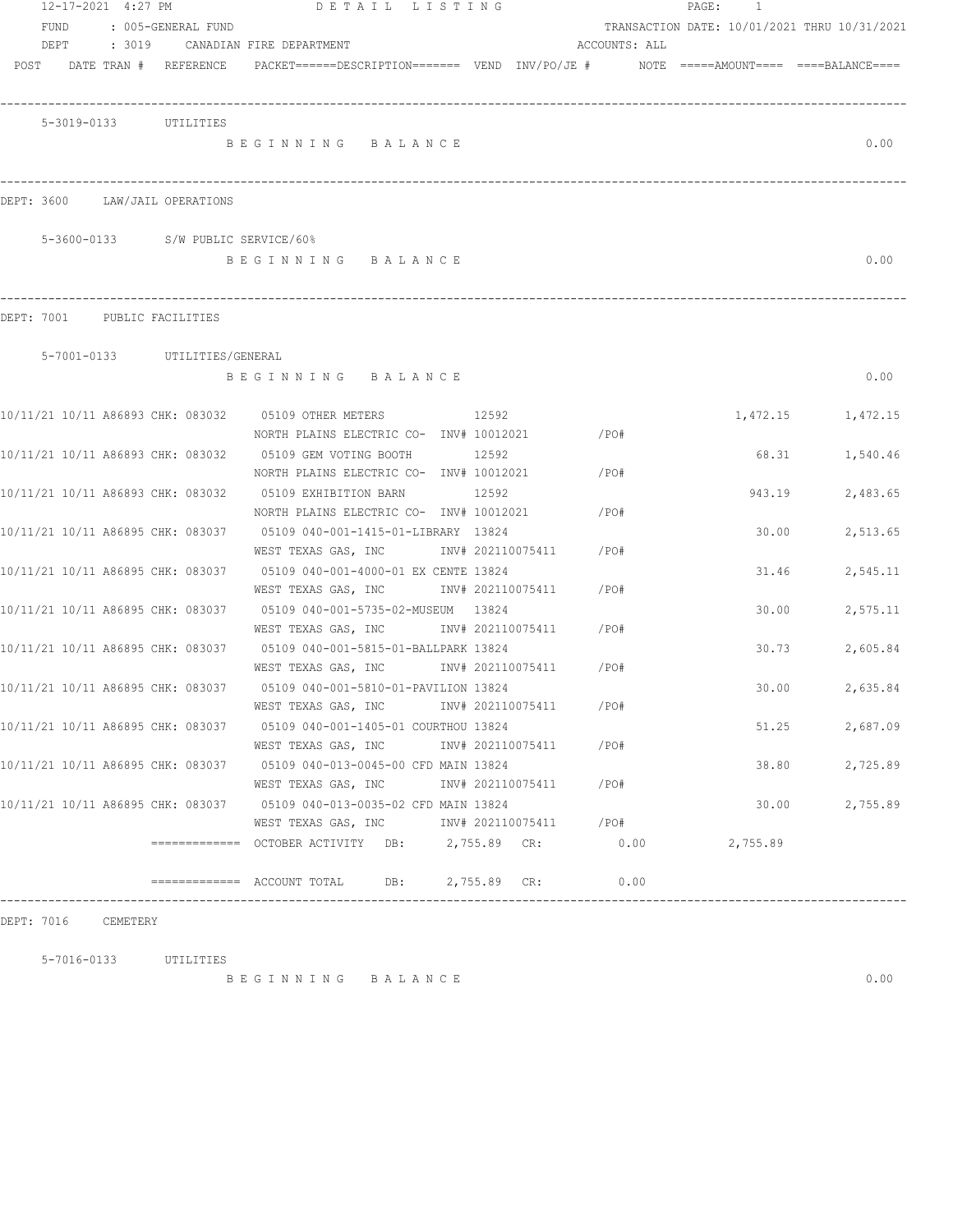| 12-17-2021 4:27 PM            |                             | DETAIL LISTING                                                                                                                |                                                   |                                              | 2<br>PAGE: |        |
|-------------------------------|-----------------------------|-------------------------------------------------------------------------------------------------------------------------------|---------------------------------------------------|----------------------------------------------|------------|--------|
| FUND                          | : 005-GENERAL FUND          |                                                                                                                               |                                                   | TRANSACTION DATE: 10/01/2021 THRU 10/31/2021 |            |        |
|                               | DEPT : 7016 CEMETERY        |                                                                                                                               |                                                   | ACCOUNTS: ALL                                |            |        |
| POST DATE TRAN # REFERENCE    |                             | PACKET======DESCRIPTION======= VEND INV/PO/JE #     NOTE =====AMOUNT==== ====BALANCE====                                      |                                                   |                                              |            |        |
|                               |                             | 000 ERRORS IN THIS REPORT! *-*-*-*-*-*-*-*-*-*-*-*-*-*-                                                                       |                                                   |                                              |            |        |
|                               |                             | ** REPORT TOTALS ** --- DEBITS ---                                                                                            |                                                   | --- CREDITS ---                              |            |        |
|                               |                             | BEGINNING BALANCES:                                                                                                           | 0.00                                              | 0.00                                         |            |        |
|                               |                             | REPORTED ACTIVITY:                                                                                                            | 2,755.89                                          | 0.00                                         |            |        |
|                               |                             | ENDING BALANCES:                                                                                                              | 2,755.89                                          | 0.00                                         |            |        |
|                               |                             | TOTAL FUND ENDING BALANCE: 2,755.89                                                                                           |                                                   |                                              |            |        |
| FUND: 010-AIRPORT             |                             |                                                                                                                               |                                                   |                                              |            |        |
| DEPT: 7010 AIRPORT            |                             |                                                                                                                               |                                                   |                                              |            |        |
|                               | 5-7010-0133 UTILITIES       |                                                                                                                               |                                                   |                                              |            |        |
|                               |                             | BEGINNING BALANCE                                                                                                             |                                                   |                                              |            | 0.00   |
|                               |                             | 10/11/21 10/11 A86929 CHK: 001892 05110 UTILITIES AIRPORT SEPT 2 12592<br>NORTH PLAINS ELECTRIC CO- INV# 10012021AIRPORT /PO# |                                                   |                                              | 583.23     | 583.23 |
|                               |                             | 10/27/21 10/28 A87072 CHK: 001896 05138 INTERNET<br>PTCI                                                                      | 14900<br>INV# 10202021AIRPORT /PO#                |                                              | 42.49      | 625.72 |
|                               |                             |                                                                                                                               |                                                   | 0.00                                         | 625.72     |        |
|                               |                             |                                                                                                                               | 625.72 CR:                                        | 0.00                                         |            |        |
|                               |                             | 000 ERRORS IN THIS REPORT!                                                                                                    | *_*_*_*_*_*_*_*_*_*_*_*_*_*_*_                    |                                              |            |        |
|                               |                             |                                                                                                                               | ** REPORT TOTALS ** --- DEBITS --- -- CREDITS --- |                                              |            |        |
|                               |                             | BEGINNING BALANCES:                                                                                                           | 0.00                                              | 0.00                                         |            |        |
|                               |                             | REPORTED ACTIVITY:                                                                                                            | 625.72                                            | 0.00                                         |            |        |
|                               |                             | ENDING BALANCES:                                                                                                              | 625.72                                            | 0.00                                         |            |        |
|                               |                             | TOTAL FUND ENDING BALANCE:                                                                                                    | 625.72                                            |                                              |            |        |
| FUND: 011-ROAD & BRIDGE PCT 1 |                             |                                                                                                                               |                                                   |                                              |            |        |
| DEPT: 4011 ROAD & BRIDGE 1    |                             |                                                                                                                               |                                                   |                                              |            |        |
|                               | 5-4011-0133 UTILITIES/PCT 1 |                                                                                                                               |                                                   |                                              |            |        |
|                               |                             | BEGINNING BALANCE                                                                                                             |                                                   |                                              |            | 0.00   |
|                               |                             | 10/11/21 10/11 A86893 CHK: 083032 05109 PCT 1                                                                                 | 12592                                             |                                              | 152.77     | 152.77 |
|                               |                             | NORTH PLAINS ELECTRIC CO- INV# 10012021<br>10/11/21 10/11 A86895 CHK: 083037 05109 040-001-3995-01-PCT 1 BA 13824             |                                                   | $/$ PO#                                      | 35.12      | 187.89 |
|                               |                             | WEST TEXAS GAS, INC 		 INV# 202110075411 / PO#                                                                                |                                                   |                                              |            |        |
|                               |                             | ============ OCTOBER ACTIVITY DB: 187.89 CR: 0.00                                                                             |                                                   |                                              | 187.89     |        |
|                               |                             | ============= ACCOUNT TOTAL DB: 187.89 CR:                                                                                    |                                                   | 0.00                                         |            |        |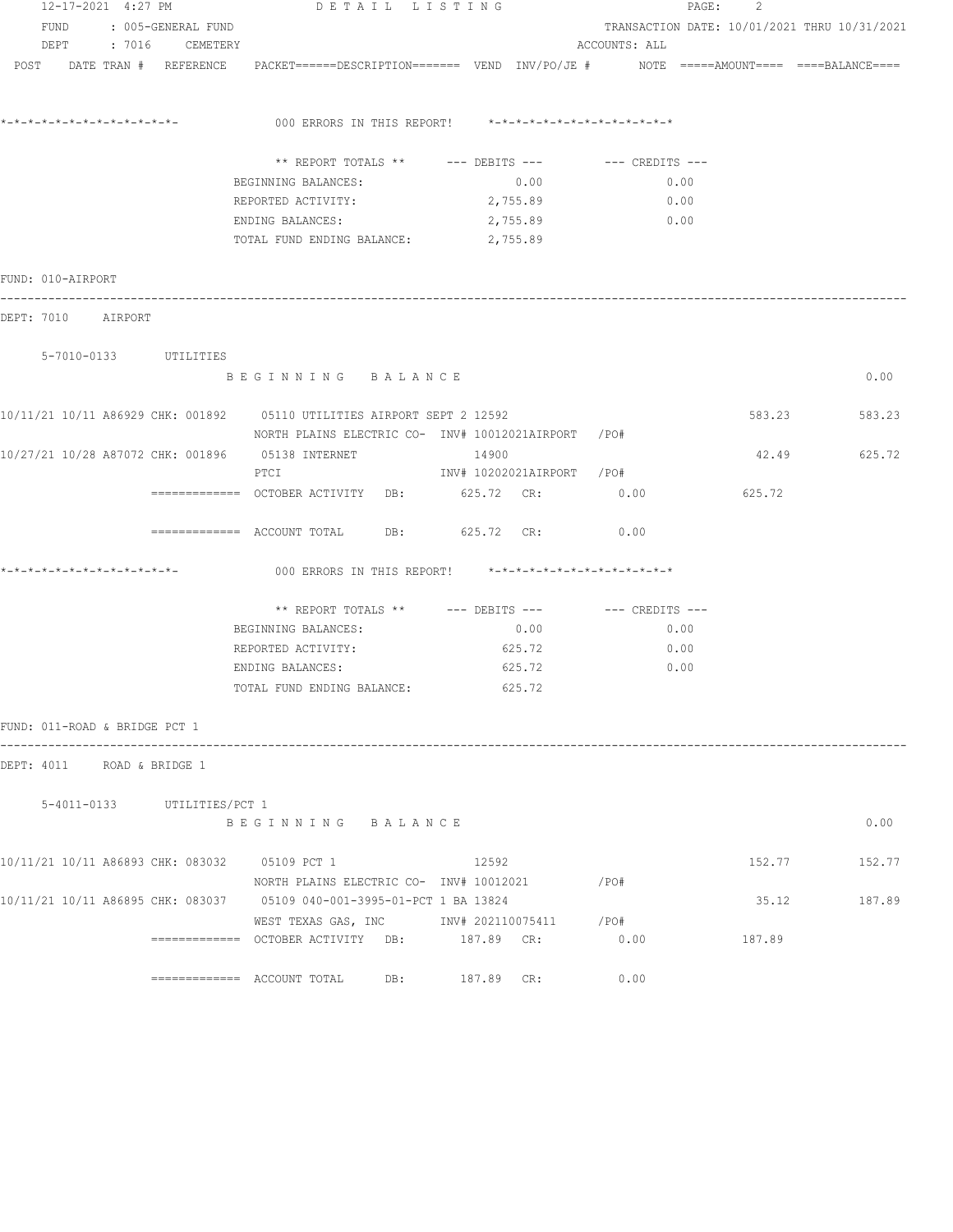| 12-17-2021 4:27 PM                            |                                | DETAIL LISTING                                                                                                 | PAGE:<br>$\mathbf{3}$                             |                                              |        |             |
|-----------------------------------------------|--------------------------------|----------------------------------------------------------------------------------------------------------------|---------------------------------------------------|----------------------------------------------|--------|-------------|
|                                               | FUND : 011-ROAD & BRIDGE PCT 1 |                                                                                                                |                                                   | TRANSACTION DATE: 10/01/2021 THRU 10/31/2021 |        |             |
|                                               | DEPT : 4011 ROAD & BRIDGE 1    |                                                                                                                |                                                   | ACCOUNTS: ALL                                |        |             |
|                                               |                                | POST DATE TRAN # REFERENCE PACKET======DESCRIPTION======= VEND INV/PO/JE # NOTE =====AMOUNT==== ===BALANCE==== |                                                   |                                              |        |             |
|                                               |                                | 000 ERRORS IN THIS REPORT! $*-*-*-*-*-*-*-*-*-*-*-*-*-*-*$                                                     |                                                   |                                              |        |             |
|                                               |                                |                                                                                                                |                                                   |                                              |        |             |
|                                               |                                |                                                                                                                | ** REPORT TOTALS ** --- DEBITS --- -- CREDITS --- |                                              |        |             |
|                                               |                                | BEGINNING BALANCES:                                                                                            | 0.00                                              | 0.00                                         |        |             |
|                                               |                                | REPORTED ACTIVITY:                                                                                             | 187.89                                            | 0.00                                         |        |             |
|                                               |                                | ENDING BALANCES:                                                                                               | 187.89                                            | 0.00                                         |        |             |
|                                               |                                | TOTAL FUND ENDING BALANCE: 187.89                                                                              |                                                   |                                              |        |             |
| FUND: 012-ROAD & BRIDGE PCT 2                 |                                |                                                                                                                |                                                   |                                              |        |             |
| DEPT: 4012 ROAD & BRIDGE 2                    |                                |                                                                                                                |                                                   |                                              |        |             |
|                                               | 5-4012-0133 UTILITIES/PCT 2    |                                                                                                                |                                                   |                                              |        |             |
|                                               |                                | BEGINNING BALANCE                                                                                              |                                                   |                                              |        | 0.00        |
| 10/11/21 10/11 A86893 CHK: 083032 05109 PCT 2 |                                |                                                                                                                | 12592                                             |                                              |        | 87.94 87.94 |
|                                               |                                |                                                                                                                |                                                   |                                              |        |             |
|                                               |                                | ============ OCTOBER ACTIVITY DB: 87.94 CR: 0.00                                                               |                                                   |                                              | 87.94  |             |
|                                               |                                | ============ ACCOUNT TOTAL DB: 87.94 CR:                                                                       |                                                   | 0.00                                         |        |             |
| *-*-*-*-*-*-*-*-*-*-*-*-*-*-                  |                                | 000 ERRORS IN THIS REPORT! $*-*-*-*-*-*-*-*-*-*-*-*-*-*-**$                                                    |                                                   |                                              |        |             |
|                                               |                                | ** REPORT TOTALS ** $---$ DEBITS --- $---$ CREDITS ---                                                         |                                                   |                                              |        |             |
|                                               |                                | BEGINNING BALANCES:                                                                                            | 0.00                                              | 0.00                                         |        |             |
|                                               |                                | REPORTED ACTIVITY:                                                                                             | 87.94                                             | 0.00                                         |        |             |
|                                               |                                | ENDING BALANCES:                                                                                               | 87.94                                             | 0.00                                         |        |             |
|                                               |                                | TOTAL FUND ENDING BALANCE:                                                                                     | 87.94                                             |                                              |        |             |
| FUND: 013-ROAD & BRIDGE PCT 3                 |                                |                                                                                                                |                                                   |                                              |        |             |
| DEPT: 4013 ROAD & BRIDGE 3                    |                                |                                                                                                                |                                                   |                                              |        |             |
|                                               |                                |                                                                                                                |                                                   |                                              |        |             |
|                                               | 5-4013-0133 UTILITIES/PCT 3    | BEGINNING BALANCE                                                                                              |                                                   |                                              |        | 0.00        |
|                                               |                                |                                                                                                                |                                                   |                                              |        |             |
| 10/11/21 10/11 A86893 CHK: 083032 05109 PCT 3 |                                |                                                                                                                | 12592                                             |                                              | 144.11 | 144.11      |
|                                               |                                | NORTH PLAINS ELECTRIC CO- INV# 10012021                                                                        |                                                   | /PO#                                         |        |             |
|                                               |                                |                                                                                                                | 144.11 CR:                                        | 0.00                                         | 144.11 |             |
|                                               |                                | DB:<br>============= ACCOUNT TOTAL                                                                             | 144.11 CR:                                        | 0.00                                         |        |             |